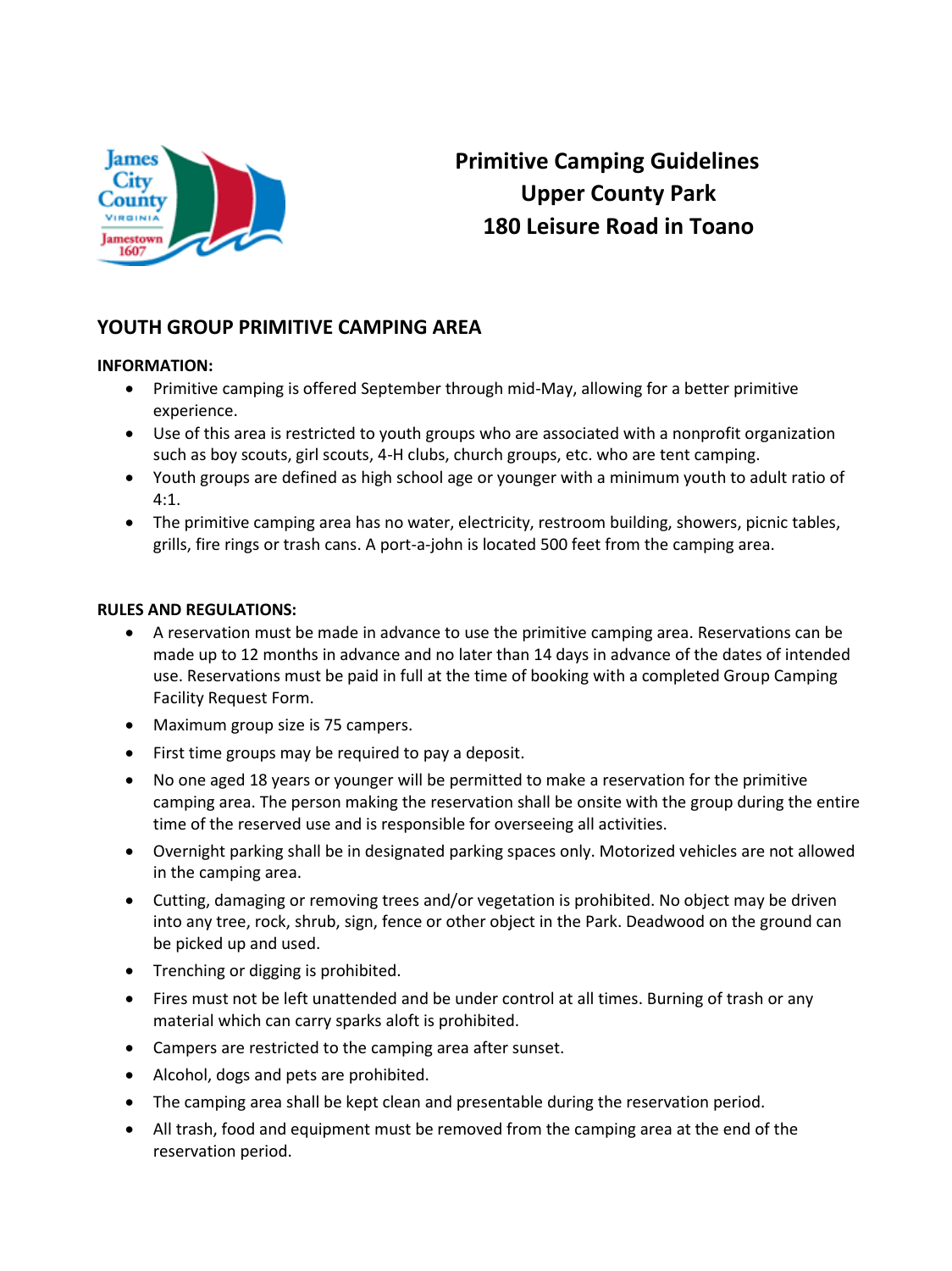Reservations include camping area and trails only. Shelters, restrooms and event area are not included in reservation.

### **RESERVATION PROCESS AND FEES:**

- Youth groups will contact the Park Administrative Coordinator for reservations at Stephanie.Debord@jamescitycountyva.gov or 757-259-5395.
- James City County/Williamsburg residents are \$50/night per group.
- Non Residents are \$75/night per group.
- Groups will access Park keys in a combo lock box on gate at front entrance. Combination will be given to the group leader at the time of reservation payment. Keys must be returned to lock box at the end of reservation.

### **Emergency Response Plan:**

### **Current ways that police and fire can access the park when the entrance gate is locked.**

- Fire Department has a "KNOX Box" located at the entrance gate and this box can only be accessed by them. The box has a key for all padlocks and a key for all building doors.
- Police Department has a blue and white combination "Kidde Lock Box" that has a key to the entrance gate and padlocks. The officers and emergency dispatch have the combination.